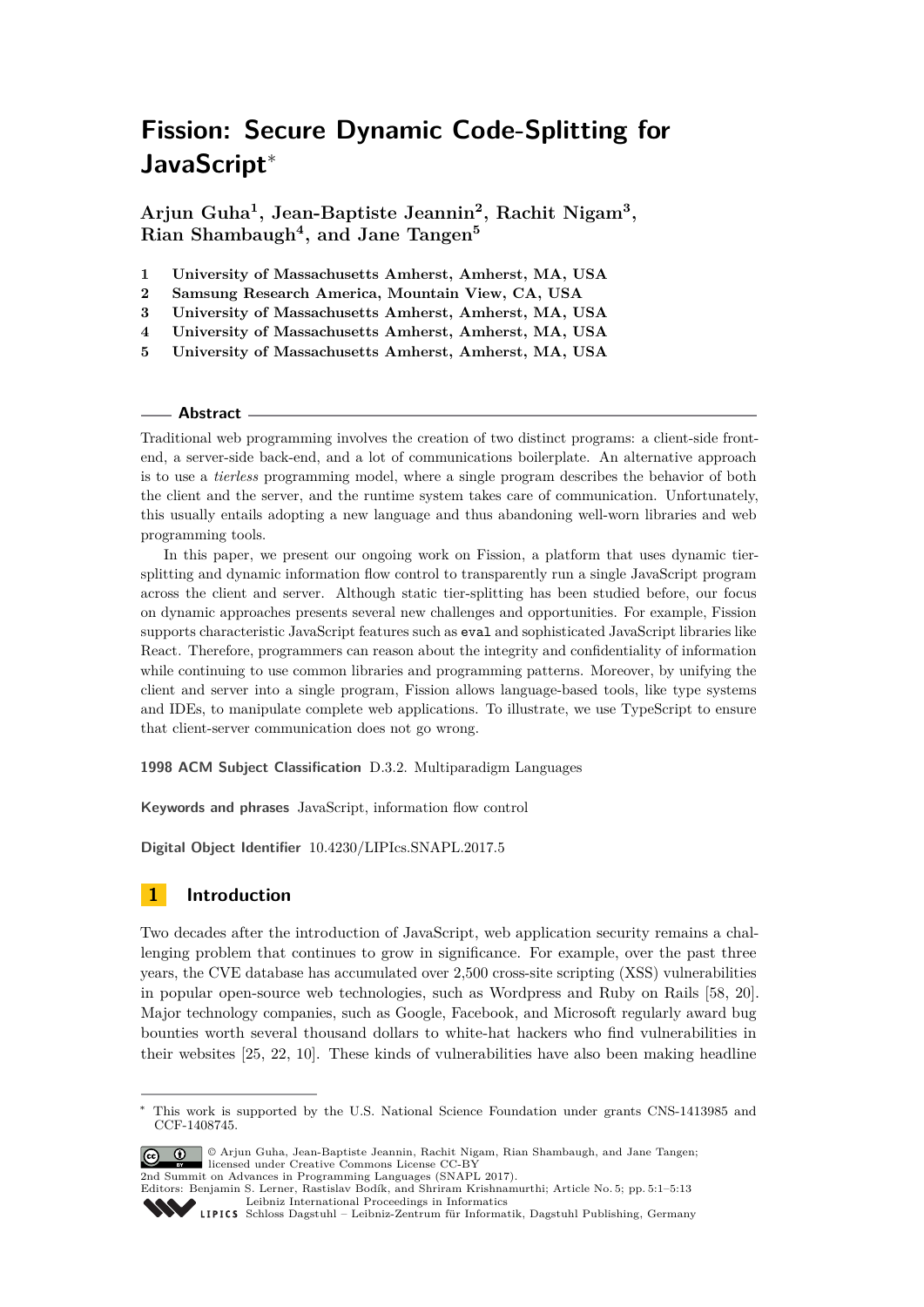## **5:2 Fission: Secure Dynamic Code-Splitting for JavaScript**

news, since hackers exploited a web-based SQL injection vulnerability to gain access to the computer systems of the U.S. Election Assistance Commission [\[42\]](#page-11-1).

**Existing Approaches.** The programming languages research community has addressed the web application security problem in several different ways. For example, there is a large body of work on type systems [\[36,](#page-11-2) [14,](#page-10-3) [50,](#page-12-2) [35,](#page-11-3) [29,](#page-11-4) [47,](#page-12-3) [30,](#page-11-5) [5,](#page-9-0) [55,](#page-12-4) [16,](#page-10-4) [56,](#page-12-5) [57,](#page-12-6) [11\]](#page-10-5) and program analyses [\[37,](#page-11-6) [6,](#page-9-1) [27,](#page-11-7) [15,](#page-10-6) [26,](#page-11-8) [54,](#page-12-7) [33\]](#page-11-9) for JavaScript. Since many security vulnerabilities are caused by JavaScript's confounding dynamic semantics [\[38,](#page-11-10) [23,](#page-10-7) [46,](#page-12-8) [28,](#page-11-11) [39,](#page-11-12) [49,](#page-12-9) [45,](#page-12-10) [44,](#page-11-13) [9\]](#page-10-8), a security-conscious programmer could leverage a type system or program analysis to avoid JavaScript's pitfalls. Naturally, static disciplines impose restrictions: it is difficult for tools to reason statically about dynamically-loaded code (eval) and other characteristic features of JavaScript. Moreover, client-side JavaScript is only half of any web application. Many security vulnerabilities occur on the server, where a variety of languages, such as PHP, Perl, Python, Ruby, and even JavaScript (using NodeJS) are in use. These other scripting languages have also been subjected to type systems and static analyses [\[24,](#page-10-9) [4\]](#page-9-2). However, to formally reason about the behavior and security of a web application, a tool has to consider the client-side and server-side programs together. Reasoning about multi-lingual systems is a challenging problem that is an active area of research  $[1, 40, 43]$  $[1, 40, 43]$  $[1, 40, 43]$ .<sup>[1](#page-1-0)</sup>

An alternative approach is to abandon the traditional web programming model and use a *tierless programming language*, where a single program written in a single programming language describes the behavior of the client and the server. For example, Links [\[18\]](#page-10-10) and Ur/Web [\[12\]](#page-10-11) provide a unified language for programming the client, server, and the database. SELinks enhances the Links model with statically-checked, label-based security policies [\[19\]](#page-10-12). In contrast, Swift [\[13\]](#page-10-13) automatically partitions security-typed programs written in JIF [\[32\]](#page-11-16) into client-side and server-side components. Tierless languages thus enable a variety of creative security solutions, but their defining characteristic is that the entire application is written in a single language, which allows programmers and developer tools to reason algebraically about their code.

JavaScript Is Hard To Let Go. Unfortunately, a key shortcoming of the aforementioned tierless languages is that they are *not JavaScript*, thus they abandon the large and vibrant JavaScript ecosystem. For example, web programmers have grown dependent on libraries like jQuery to build cross-platform web applications; modern applications use frameworks like Facebook React, which bring elements of reactive programming to the mainstream; and language extensions like JSX that allow programmers to use XML notation within JavaScript; and tools like TypeScript bring a modicum of safety to everyday JavaScript code, despite deliberately abandoning soundness. If we ask programmers to use a newly designed language, we are asking them to give up this ecosystem of libraries and language-based tools.

**Our Approach.** In this paper, we present Fission, a new approach to web application security that is not only compatible with the JavaScript ecosystem, but can even make existing JavaScript tools more effective. Fission allows web applications to be written as a single JavaScript program and uses dynamic information flow control and dynamic tiersplitting to automatically and securely split it into client-side and server-side code. Although

<span id="page-1-0"></span><sup>1</sup> Even if JavaScript is also used on the server, the client and server operate as two independent programs that communicate over HTTP. Therefore, one cannot reason about these programs using only the semantics of JavaScript.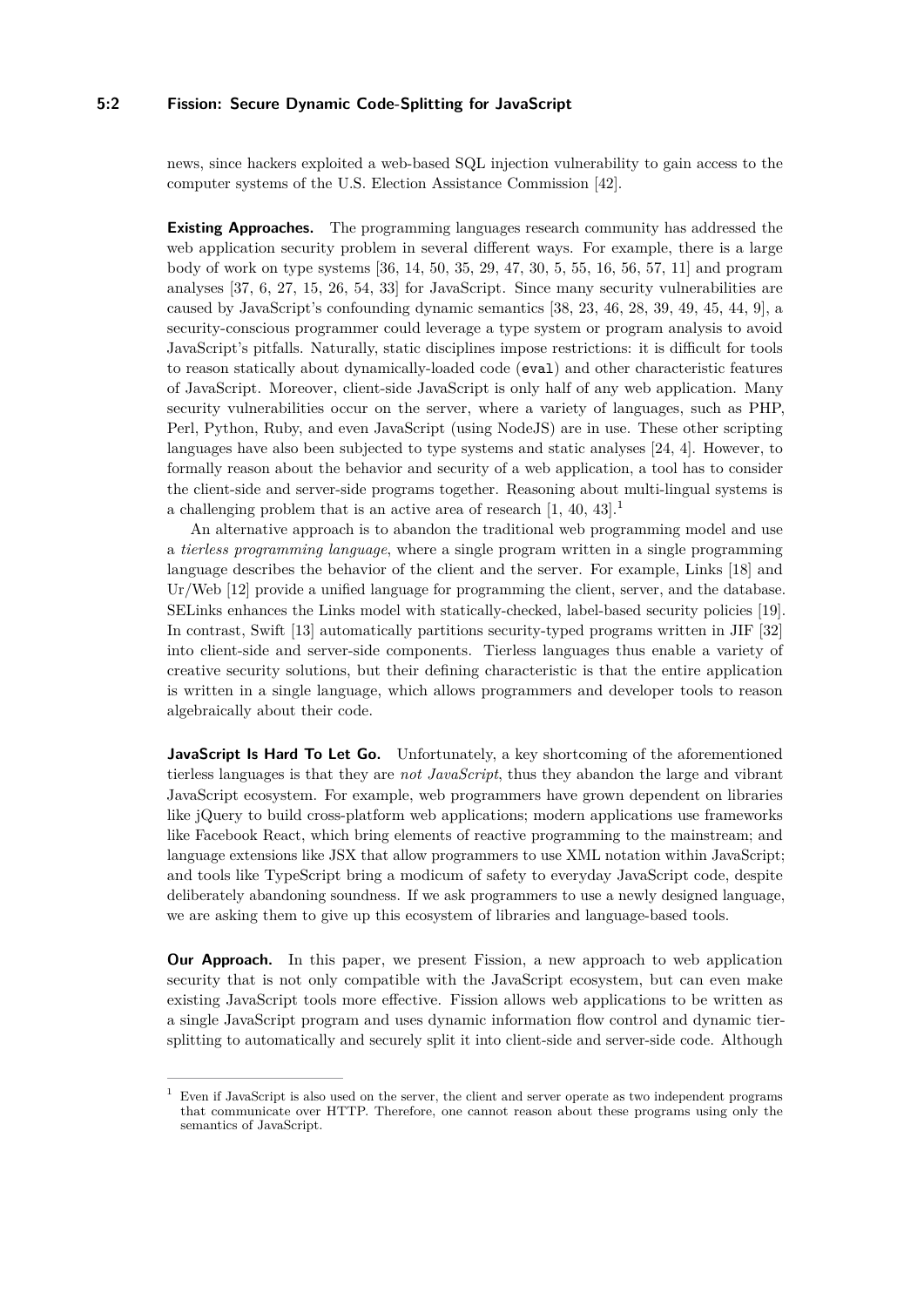static information flow control and tier-splitting has been explored before, we show that doing both of these *dynamically* has several advantages:

- By eschewing static approaches, Fission places no restrictions on JavaScript. Fission is fully compatible with ECMAScript 5, including characteristic JavaScript features, such as prototype inheritance and eval.
- We apply Fission to several large programs that use ECMAScript 6 (via Babel), JSX, and React on the client and NodeJS on the server. By fusing the client-side and server-side into a single program, Fission lets us delete a lot of brittle serialization and communication boilerplate code.
- Fission's dynamic tier-splitting allows the client and server to share code. In particular, certain higher-order function can be evaluated on either the client or the server, based on the context in which they are applied.

**Beyond Security.** Fission's information flow control can help programmers reason about the confidentiality and integrity of data. However, Fission's tierless design provides additional benefits. A shortcoming of the two-tier, web programming model is that it limits our ability to reason linguistically about program behavior. HTTP requests and web servers are an extra-linguistic feature and aren't part of the semantics of JavaScript. One way to address this issue is to add new language features to JavaScript [\[53\]](#page-12-11). However, since Fission makes web requests completely transparent, it allows us to reason about our code using just the semantics of JavaScript. Although it is rare for programmers to *reason about web programs*, there are several tools that do reason about JavaScript and these can be applied to Fission programs with minimal effort:

- We use Fission to develop server-side APIs (e.g., file I/O) for Elm [\[21\]](#page-10-14). Elm is a wonderful alternative to JavaScript, but without Fission, Elm programmers have to step outside the language to get any work done on the server. Furthermore, Fission could also be used with other languages that compile to JavaScript.
- We use Fission and TypeScript to write statically-typed web applications, where types ensure that client-server communication does not go wrong.
- Finally, we are able to use IDE features, such as refactoring tools, to consistently transform the client-side and server-side components of a program.

All these applications are possible because Fission faithfully implements JavaScript instead of requiring an entirely new programming language. Moreover, it is precisely because we do not design a new tierless language that Fission presents several new challenges. First, we introduce the Fission programming model in more depth.

## **2 A Fission Example**

Figure [1](#page-3-0) shows a two-tier program where both client and server are written in JavaScript. The purpose of this program is to display files stored on the server. When the user enters a filename and clicks "Load", the client sends a request to the server. The server either responds with the file contents or fails gracefully if the file is unreadable. Even in this trivial program, several shortcomings are apparent. First, the control-flow of the program is disjointed and bounces back and forth between the client and the server (indicated by the arrows in the figure). Second, about half the code is boilerplate needed to make requests, setup request handlers, and serialize data (highlighted in red). Finally, since the client and server are two logically distinct programs, it is difficult for programmers and tools to reason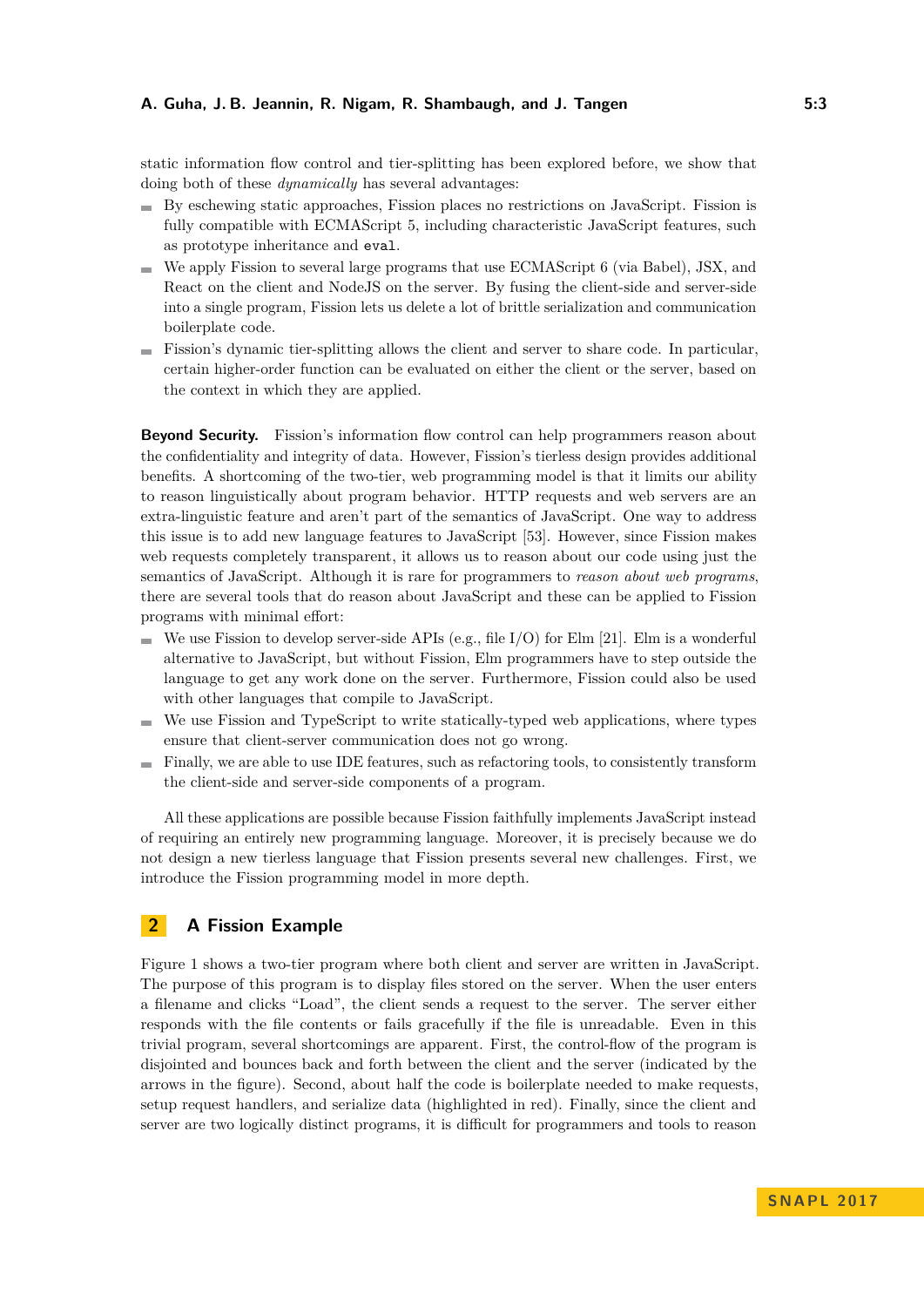#### **5:4 Fission: Secure Dynamic Code-Splitting for JavaScript**

```
var express = require('express');
var app = express();
app.use(require('body-parser').text());
app.get('/index.html', function (req, res) {
   res.sendFile('index.html');
\mathcal{D};
app.get('/read', function(req, res) {<br>try {
       var name = req.body.toString();
       var h = fs.readFileSync(name)
                                                \frac{1}{\sqrt{6}} :
       var r = \{ \text{ ok: true, body: } \}res.send(JSON.stringify(r));
} catch (e) {
res.send(JSON.stringify({ ok; false }));
   }
}
                                                                   \langleinput id='name'>
                                                                   < button onclick =' loadHandler '> Load </ button >
< div id =' contents ' > </ div >
                                                                   function loadHandler () { \epsilonvar req = new XMLHttpRequest();<br>req.open('GET', '/load');<br>req.onload = function() {<br>' var rng = document.createRange();
                                                                          rng . selectNodeContents ( contents )
                                                                             . deleteContents ();
                                                                          var resp = JSON.parse(xhr.responseText);
                                                                          var txt = resp . ok ? resp . body : " Error ";
var elt = document . createElement (' div ');
elt . appendChild (
                                                                             document.createTextNode(txt));
                                                                          contents.appendChild(elt);
                                                                      }
                                                                       .<br>req.send(name.value);
                                                                   }
```
**Figure 1** A canonical two-tier web application.

```
\langleinput id='name'>
 < button onclick =' loadHandler '> Load </ button >
< div id =' contents ' > </ div >
 function loadHandler () {
    var rng = document . createRange ();
rng . selectNodeContents ( contents ). deleteContents ();
    var txt ;
try {
      txt = declassify ( fs . readFileSync ( name . value ));
    }
catch (e) { txt = " Error "; }
   var elt = document.createElement('div');
    elt . appendChild ( document . createTextNode ( txt ));
contents . appendChild ( elt );
}
Figure 2 1.
```
about their behavior. JavaScript tools cannot catch the trivial bug in the figure: the client requests /load, but the server has a handler for /read.

Figure [2](#page-3-1) refactors the program to use Fission, which addresses the problems listed above. First, the boilerplate that was highlighted in the previous figure has been eliminated, since Fission handles serialization transparently. Second, the control-flow of the program is more natural since a single function can use both client and server APIs. Finally, since we no longer have two programs that explicitly communicate over HTTP, the bug in the previous program has been eliminated. Moreover, we can now leverage JavaScript tools to manipulate the entire program without breaking client/server consistency. For example, we could use an IDE to rename the txt variable which is written on the server but read on the client. With Fission, JavaScript developer tools can work on the whole program and aren't limited to only the client-side code.

**Attacker Model.** Fission adopts the standard web attacker model [\[2\]](#page-9-4) and assumes that an attacker can compromise the client and the network. Therefore, all values sent to the client are public to the attacker and all values received from the client are untrusted.

**Information Flow Control.** Fission uses dynamic information flow control, to securely partition code and data across the client and server. To a first approximation, all Fission values have two tags. A *secrecy* tag indicates whether a value is secret or public and an *integrity* tag indicates whether a value is trusted or untrusted. Therefore, Fission incorporates its attacker model as follows: Fission assumes that all client-side functions (i.e., all DOM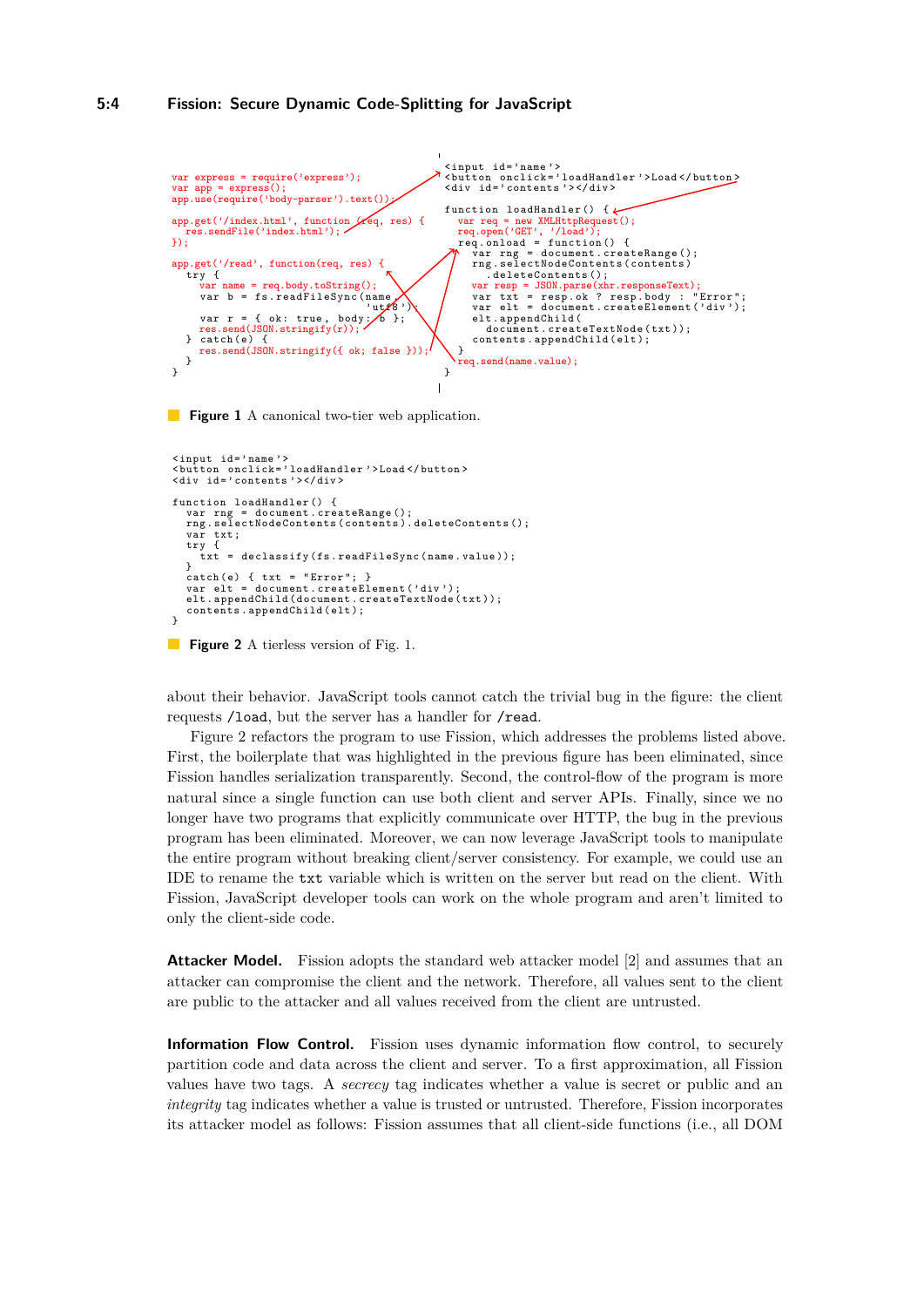```
var found = ' Looking ... ';
var txt = fs . readFileSync (
'/ etc / passwd ' , 'utf8 ');
if ( txt . indexOf (' alice ') >= 0) {
   found = true;} else {
found = false ;
}
```
**Figure 3** Indirect information flow.

APIs) produce public, untrusted values and that all server-side functions (i.e., all NodeJS APIs) produce secret, trusted values.[2](#page-4-0) Moreover, Fission will not send secret values to the client. Therefore, when a program needs to write a secret value to the client, it needs to be *declassified*. Untrusted values from the client can be *endorsed* in a similar way.

Fission asks programmers not to think about requests, responses, and serialization, but to think about the provenance of their data. This is not a new idea, but our experience with Fission shows that dynamic information flow control and dynamic tier-splitting is a powerful combination. Moreover, since Fission faithfully implements JavaScript, it supports several existing JavaScript libraries and tools with no changes required.

**The Last Event Handler.** Readers who enjoy functional reactive programming may be unhappy that the Fission code in Fig. [2](#page-3-1) has one imperative event handler left. Instead of rehashing reactive programming for JavaScript, it is easy to reuse an existing JavaScript reactive programming library with Fission. Alternatively, the program could be rewritten in a language like Elm, using Fission to add support for transparent file I/O.

**Overview.** The rest of this paper summarizes Fission's technical approach, discusses some of the language design and implementation challenges we had to address, and some open research questions.

## **3 Faceted Execution**

Faceted execution [\[7\]](#page-10-15) is a form of termination-insensitive dynamic information flow control (IFC). The key idea in faceted execution is a *faceted value* (or facet for short), which is a pair of two values, where one is secret and the other is public. Which value is observed depends on the permissions of the observer. For example, when writing to the client, a facet is projected to its public component because all values on the client are visible to the attacker. Conversely, when reading from a secret file on the server, we create a facet where the private component has the file contents and the public component is a special unreadable value  $(\perp)$ .

Let's consider a concrete example that has an indirect information flow. The program in Fig. [3](#page-4-1) reads the user database from a server, tests if the account alice exists, and then sets the variable found to true or false. Since readFileSync is a NodeJS function, the variable txt holds a facet, where the secret component is the file contents and the public component is ⊥, thus the client cannot directly read the file. Since the expression in the conditional uses the txt variable, the value of the conditional is a facet too, where the secret component is a boolean and the public component is ⊥. Therefore, the assignment to found is affected by a secret value, even though no secret is directly written to found. Fortunately, faceted execution updates found to hold a facet, where the secret component is the boolean and

<span id="page-4-0"></span><sup>2</sup> A programmer can write more sophisticated, multi-principal policies, but these are reasonable defaults.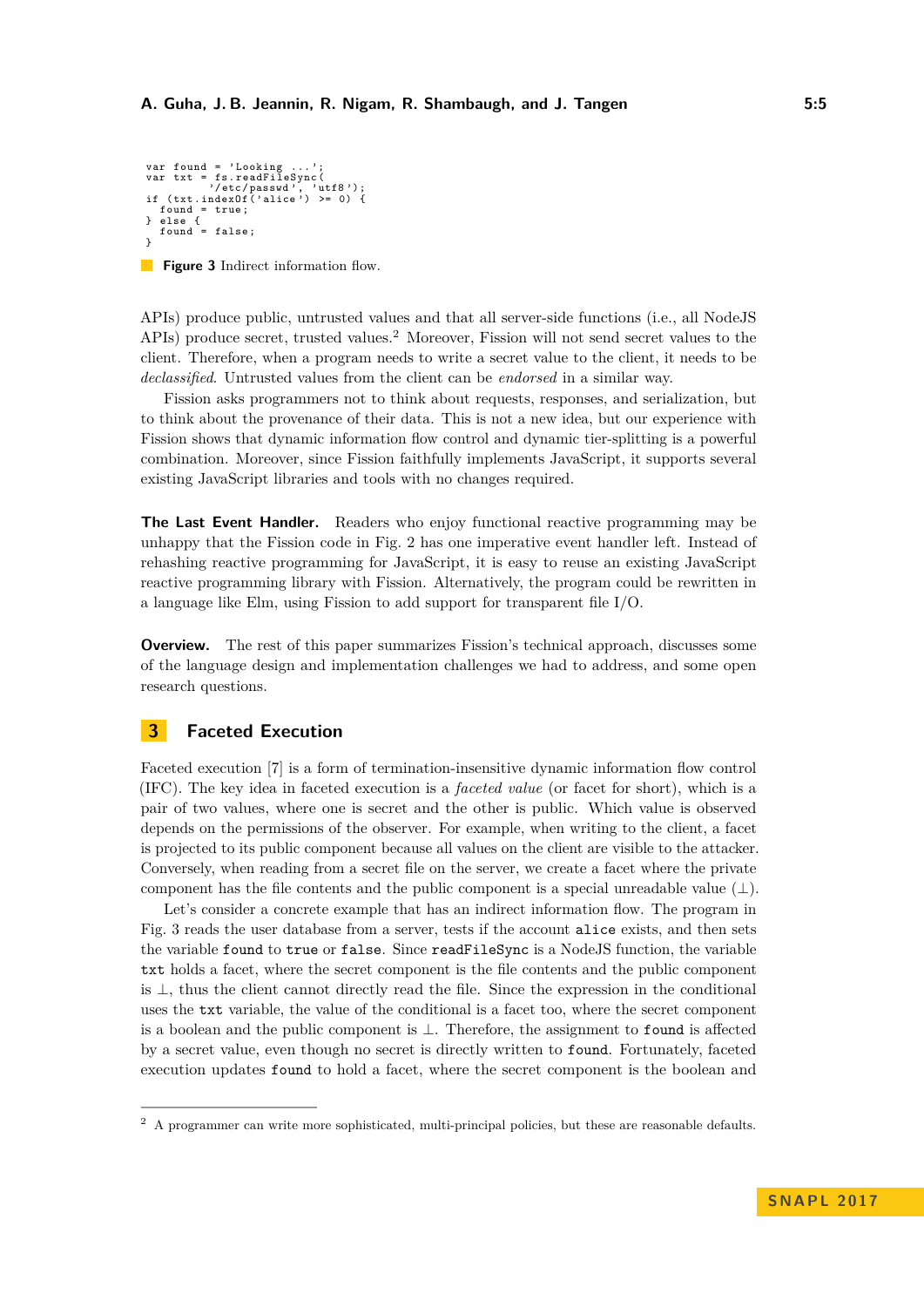#### **5:6 Fission: Secure Dynamic Code-Splitting for JavaScript**

the public component is the original public value (the string 'Looking  $\dots$ '). Therefore, the server can observe the boolean which indicates whether the user alice exists, whereas the client sees the original value, thus cannot determine which branch was taken, unless the program is modified to declassify the value.

Therefore, to implement faceted execution, the control operators and primitive operations of JavaScript have to be lifted to manipulate faceted values appropriately. Facets can be nested and labeled to implement both confidentiality and integrity policies with several principals. Although Fission supports all these features, a typical Fission program only needs to reason about one principal, the server, and the programmer only needs to reason about whether values originated on the client or the server.

**Cooperating Faceted Evaluators.** A distinguishing characteristic of Fission is that it requires two faceted evaluators – one on the client and the other on the server – to cooperatively evaluate the program. Moreover, since the attacker model entails that the server-side evaluator cannot trust the client-side evaluator in any way, the server-side evaluator can neither send secrets to the client nor trust any information sent by the client.

Prior work on faceted execution has been based on a big-step semantics, which lends itself to a simple, direct-style interpreter. However, we had to develop a small-step faceted semantics with an explicit stack<sup>[3](#page-5-0)</sup> because a context-switch requires an evaluator to examine its own stack, serialize it, and send it to the other evaluator. For example, if the server-side evaluator is running and the current stack frame is an application of a client-side function, at least that frame has to be serialized and transferred to the client.

It would be unsafe for the server to transfer stack frames that contain secrets to the client. So, what should happen if program applies a client-side function to a faceted argument that contain secrets? Since the Fission programming model assumes that client-side function only consume public values, a well-behaved client would simply discard the secret part of the argument and only use the public part. Instead of assuming that the client is well-behaved, the Fission server can instead project stack frames to only contain public values before transferring them to the client. This does not change the behavior of a well-behaved client, but prevents an attacker from observing secret values. Fission follows a similar approach with client-side state. The Fission programming model assumes that a web page's title, URL, cookies, etc. are always public. Therefore, when client-side state is updated to a new value, that value is projected to its public component before being transferred to the client.

**Compilation and Taint Tracking.** Our current implementation of Fission is an interpreter that is fast enough for interactive web pages. However, compiling Fission (or any faceted language) is challenging because each side of a facet may (or may not) follow a different branch. However, recent work [\[51\]](#page-12-12) shows that faceted execution can be applied to taint tracking and that faceted taint tracking can be compiled in a relatively straightforward manner. Therefore, in situations where implicit flows are not a concern, a taint-tracking variant of Fission may be faster and easier to use.

## **4 Tier Splitting**

The Fission programming model lends itself to several different implementations with a variety of tradeoffs. In particular, since the transfer of control between client and server is transparent to the program, tier splitting can be implemented in several ways.

<span id="page-5-0"></span><sup>3</sup> In essence, a faceted CEK machine.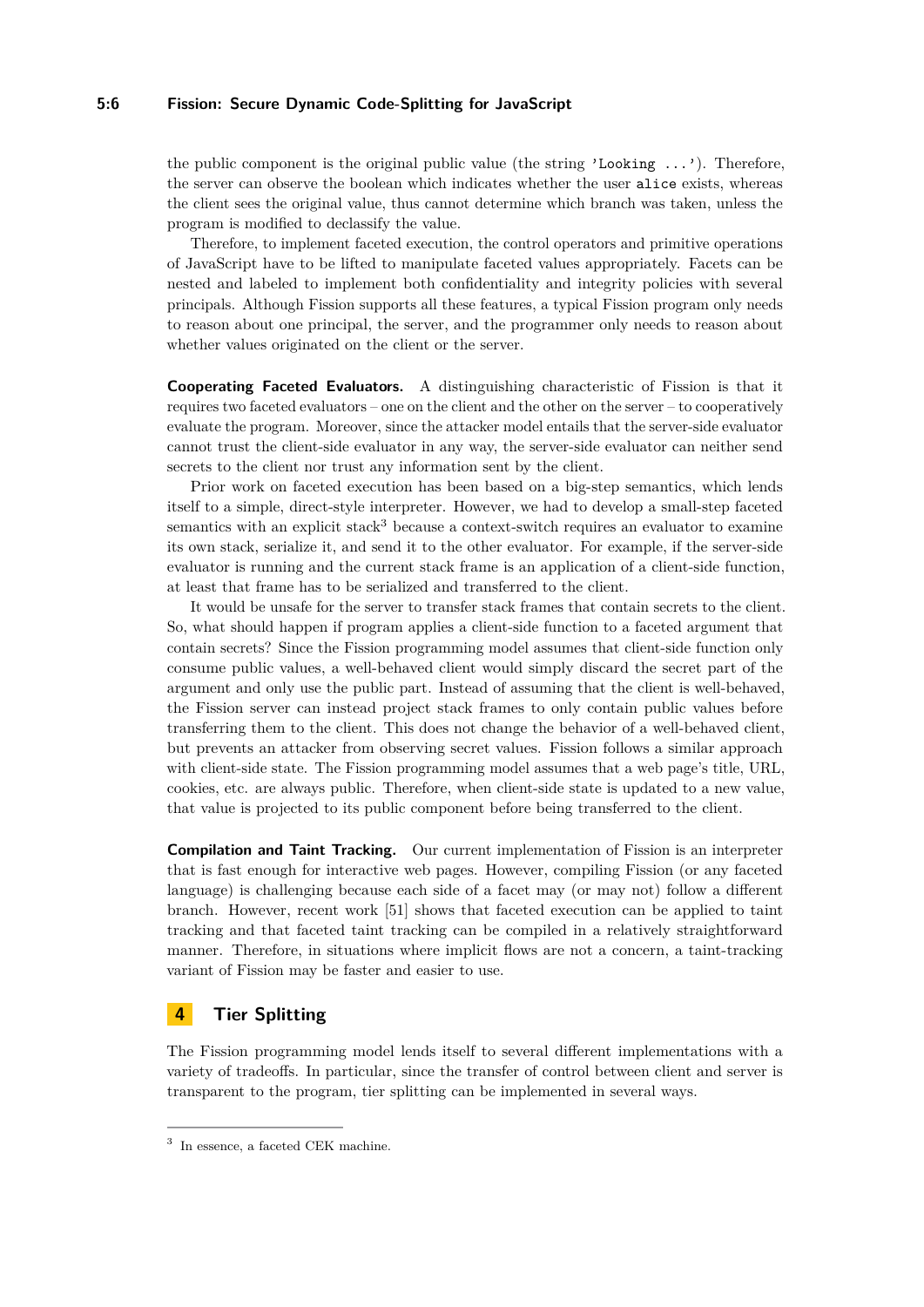**Static Splitting.** Although JavaScript is not statically typed, it should be possible to statically place expressions on the client or server. In brief, we could build a static control flow and data flow graph of the program, determine which expressions compute high-integrity values or consume secret values and ensure that these expressions are evaluated on the server. Swift [\[13\]](#page-10-13) uses a richer variant of this approach, along with support for replicated data to keep the user interface responsive. We have yet to evaluate this approach in Fission, but we suspect that it may be too conservative for modern JavaScript that makes extensive use of higher-order functions. Even if programmers don't use higher-order functions themselves, they are generated by tools like Babel to implement modules. In these situations, a contextinsensitive control flow graph may force too much code to needlessly run on the server. In addition, Fission supports eval, which gives fully static methods a lot of trouble.

**Dynamic Splitting.** In Fission, we tier-split the program dynamically because it produces better results for programs that use higher-order functions. The key idea is that the server can dynamically transfer control to the client (or vice versa) by transferring a prefix of the stack. However, since data sent to the client cannot contain secrets and data returned from the client cannot be trusted, the server cannot send an arbitrary portion of the stack. We use a lightweight, conservative analysis to determine which stack frames can be sent to the client without violating any of these requirements.

For example, suppose a program runs an expensive computation and displays its result on the client.

var x = fibonacci (50); alert (x) fs.writeFile('result.txt', x);

Since the value is not needed on the server, the expression can be evaluated entirely on the client, as long as the computation doesn't need to read secrets or update trusted values. However, if the value is also stored on the server, the computation needs to be performed on the server too.

Dynamic tier-splitting is particularly effective when a program uses higher-order functions that cannot be statically placed on either the client or the server. Consider the canonical *apply* higher-order function, which can be applied to either a function that must run on the client or a function that must run on the server.

```
function app(f, x) {<br>return f(x);
}
app ( fs . readFileSync , ' secret . txt ');
app ( window . alert , ' hello ');
```
Therefore, we cannot statically determine where  $app(x)$  should be evaluated without considering the context where the evaluation occurs, and context-sensitive static analyses are very expensive. However, by examining the dynamic context, Fission can find a sequence of stack frames that do not read secrets, do not update trusted values, and do not execute operations like declassification and endorsement that have to be performed in a trusted context. Stack frames that meet these requirements can be evaluated on the client. These are broad requirements that allow a variety of tier-splitting mechanisms. We've developed a lightweight, conservative analysis that is effective on our benchmark programs, but it is straightforward to write contorted code that defeats the analysis and causes unnecessary context switching. A more precise analysis may be better at tier-splitting complicated code, but also have a longer running time. There is a large space of tier-splitting policies that can be explored.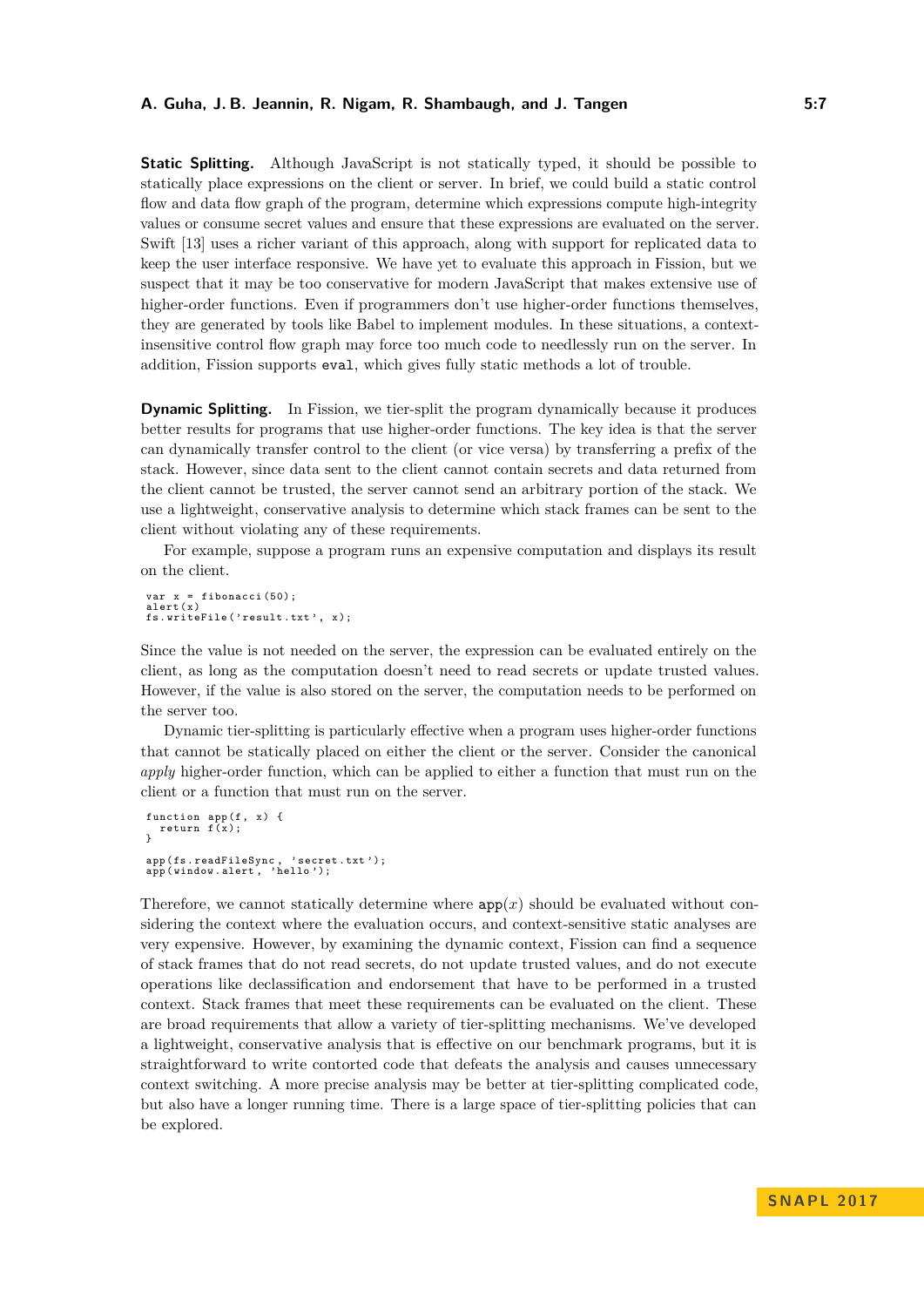## **5 JavaScript and Interoperability**

Fission supports the ECMAScript 5.1 language standard, which is a close approximation of the JavaScript currently supported by major browsers. Unfortunately, ECMAScript is a fairly complicated language that includes getters and setters, object-oriented meta-programming features, and two language modes, in addition to well-known JavaScript pain-points, such as prototype inheritance, dynamic code-loading with eval, and more. Fission tackles this complexity by compiling JavaScript to a core language based on  $\lambda_{JS}$  [\[28\]](#page-11-11) and S5 [\[45\]](#page-12-10). Fission's core language has additional features to support faceted execution as described above.

Let us now highlight Fission's implementation of eval, which is deeply affected by the attacker model. Note that Fission cannot implement eval by directly calling JavaScript's built-in eval function. If it did, the evaluated JavaScript code would not be able to interoperate with Fission's faceted JavaScript. Instead, Fission's implementation of eval builds a JavaScript AST, compiles it to a core language expression, and evaluates it using the Fission interpreter. If the call to eval is made in a trusted context, the JavaScript AST may even have sensitive operations like declassification and endorsement. Fission already ensures that the client is untrusted, therefore, a trusted call to eval may only occur on the server. In contrast, an untrusted call to eval may occur on either the client or the server. However, the code generated by an untrusted eval can neither neither access secret values nor endorse/declassify values. Notably, Fission does not need any additional mechanism to ensure that these properties hold when untrusted strings are evaluated. The same mechanisms in Fission that mediate interactions between the client and the server also ensure that untrusted strings can be safely evaluated. Although web programming best practices eschew using eval, it is still a commonly used construct [\[49\]](#page-12-9), which is why put in the effort to support it.

Fission is carefully designed to support JavaScript's event-driven programming model. Therefore, a server-side event handler can transfer control to the client and vice versa. This requires full bidirectional communication, which Fission builds atop WebSockets. Moreover, if two events occur simultaneously on the client and the server, Fission serializes them to preserve JavaScript's single-threaded semantics. The current implementation of Fission suspends the client when the server is executing and vice versa, which is a reasonable default. However, there are scenarios where it is desirable to run client and server code in parallel. Other tierless languages expose server-side concurrency using libraries or special linguistic constructs [\[12,](#page-10-11) [18\]](#page-10-10). For the moment, we are evaluating Fission on existing NodeJS and Elm applications that do not require concurrency.

## <span id="page-7-0"></span>**6 Applications**

**React-based Web applications.** We have used Fission to refactor a handful of applications written for a final project in an undergraduate web programming class. All these applications use JavaScript on the client and NodeJS on the server, so refactoring involved directly calling request handlers at request sites (instead of making HTTP requests) and deleting serialization code. In addition, we had to insert declassification and endorsement operations, which is easy to do when server-side code is already factored into separate functions: we endorse all arguments and declassify the result. These applications have several hundred to two thousand lines of student-written code. However, all applications use Facebook React and several other JavaScript libraries. When they are linked together using Babel, each application has over 50,000 lines of code. Therefore, these are non-trivial examples that truly exercise the implementation. The Fission interpreter, which is written in JavaScript, takes a few seconds to load these programs, which start instantly without Fission. However, since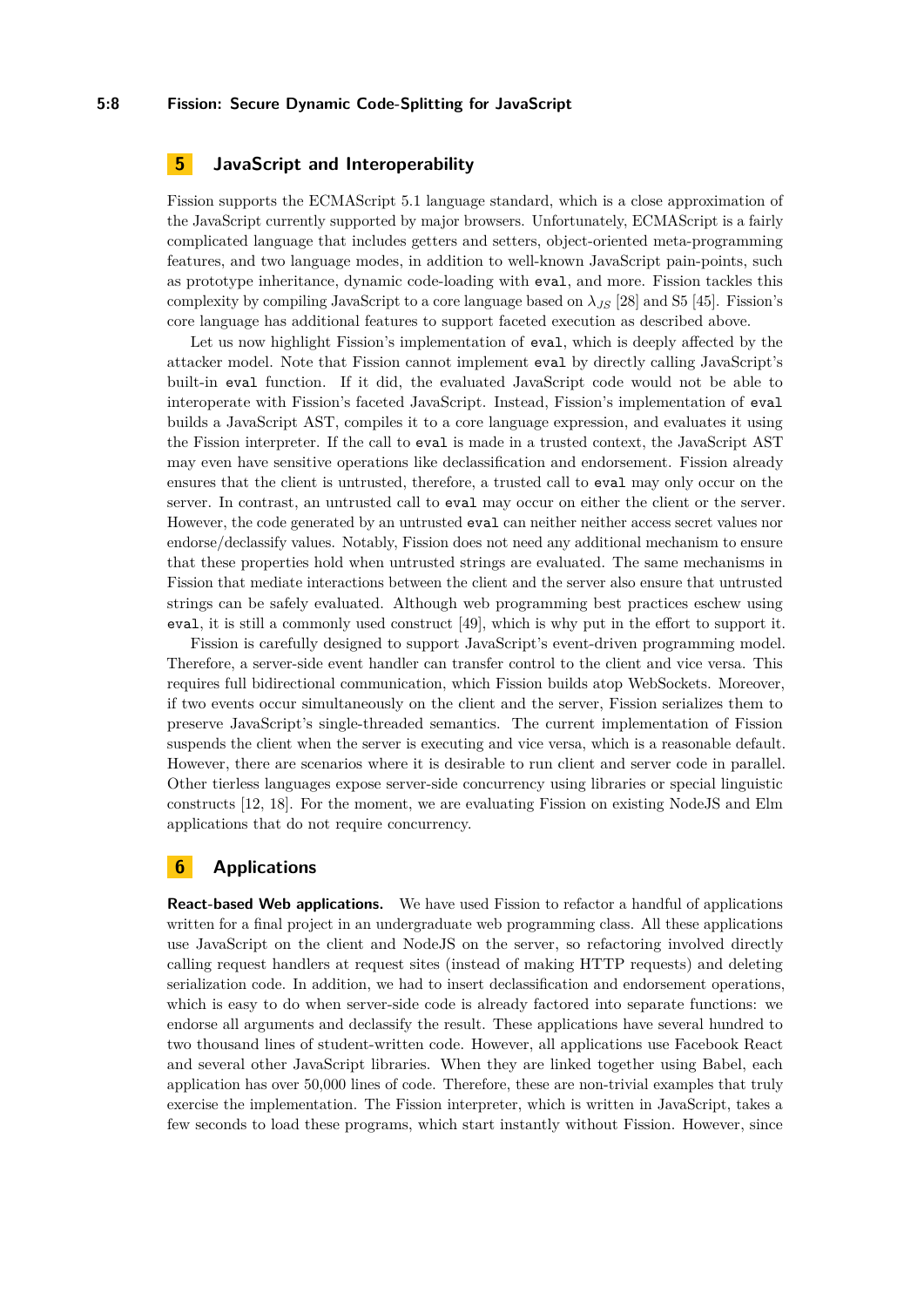these are interactive programs that are not compute-heavy, the slowdown is not noticeable when they are in use.

**Elm.** For readers who dislike JavaScript and would rather program in a statically-typed, ML-based language, we have used Fission to implement an Elm module that adds support for reading and writing files on the server. The library requires about five lines of code for each NodeJS function exported to Elm and leverages Fission to automatically context switch between the client and server. It would be straightforward to add wrappers for more NodeJS functions to enable pure Elm applications to seamlessly run on the client and server.

**TypeScript and IDEs.** There exist canonical TypeScript type definitions for both the NodeJS API and the Web browser DOM API. It usually does not make sense to import both type definitions in a single program, but the TypeScript compiler does not complain if you do so. With trivial type definitions for endorse and declassify, we can write staticallytyped, tierless programs using TypeScript and Fission. Moreover, we can leverage IDEs like Visual Studio which have powerful support for TypeScript programming. Without Fission, TypeScript cannot reason about the client and server code in tandem, but Fission makes it trivial for TypeScript to do so.

## **7 Fission for Other Languages**

Although Fission is engineered to support JavaScript, it is hopefully clear to the reader that the approach is not JavaScript-specific and could be applied to other programming languages too. The most natural candidates are other dynamic languages. For example Ruby and Python are not dissimilar to JavaScript and have support programming idioms that have been challenging to statically-check [\[24,](#page-10-9) [4,](#page-9-2) [34\]](#page-11-17). Therefore, the Fission approach is likely to suit these languages too.

The Fission approach is useful even with certain statically typed languages. Whereas languages like Links  $[18]$ , Ur/Web  $[12]$ , and Swift  $[13]$  have type systems that are explicitly designed to support tier-splitting, the Fission approach can be applied to statically languages that were not designed with tier-splitting and information flow control in mind. For example, Section [6](#page-7-0) describes we applied Fission to (the JavaScript output of) programs written in TypeScript and Elm.

## **8 Related Work**

Fission builds on a long line of research on tierless web programming languages, some of which we've already mentioned. Fission is directly inspired by Swift [\[13\]](#page-10-13) which uses static IFC and static analysis to partition JIF programs across the client and server. Fission's emphasis on dynamic techniques and JavaScript makes it easy for us to support reams of existing JavaScript code and presents new challenges and opportunities.

Hop.js [\[53\]](#page-12-11) is a tierless language that is also ECMAScript-compatible and supports both NodeJS and browser APIs. Unlike Fission, Hop.js is a syntactic superset of JavaScript because it uses a special quoting syntax to explicitly demarcate the boundary between client and server code. In contrast, Fission does not change the syntax of JavaScript and thus can be used in several ways that Hop.js cannot. First, a Hop.js program cannot be consumed by ordinary JavaScript analyses and refactoring tools. Second, Hop.js cannot be used to add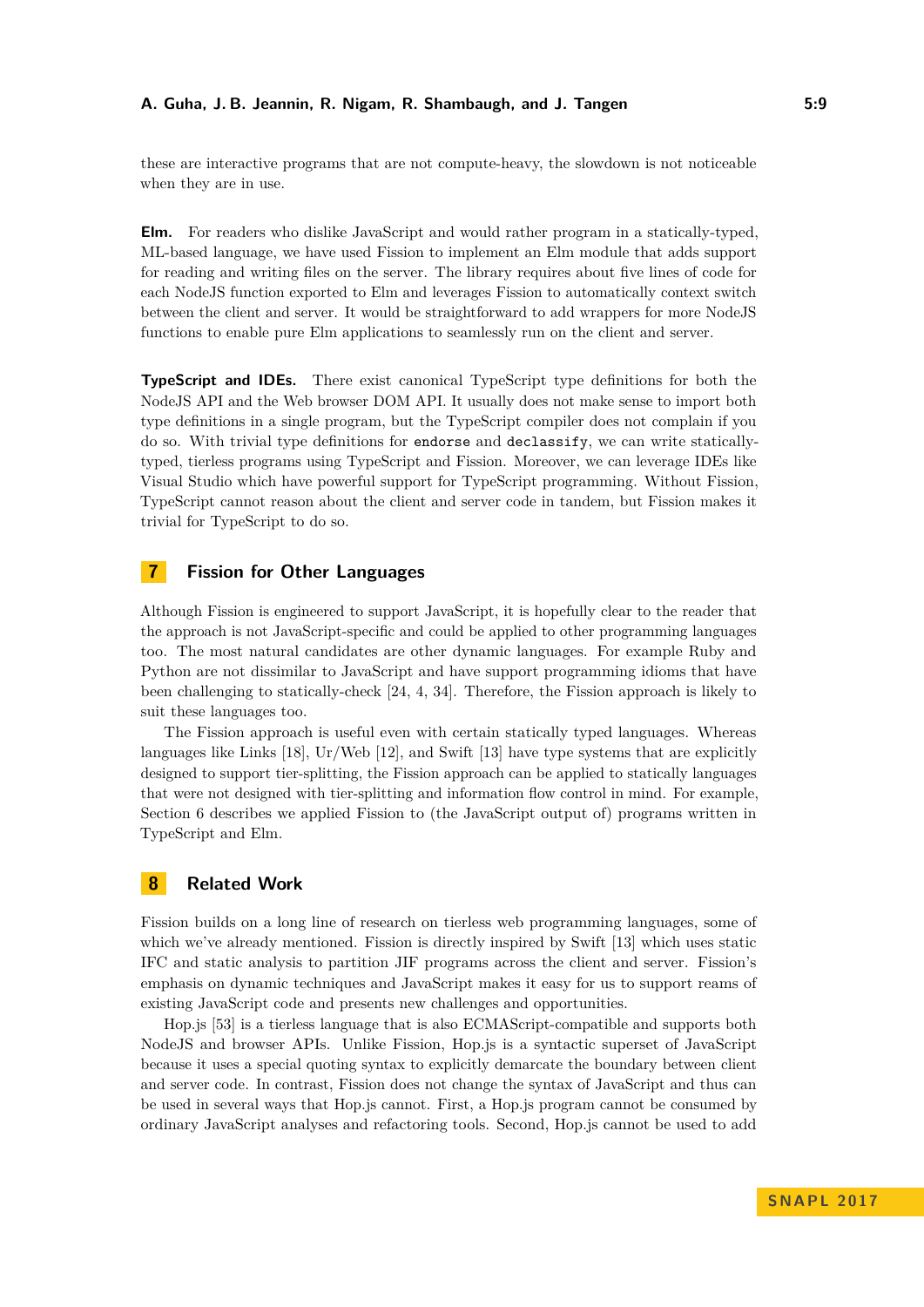#### **5:10 Fission: Secure Dynamic Code-Splitting for JavaScript**

server-side features to Elm (without changing the Elm compiler to generate Hop.js). Finally, Hop.js does not implement information flow control.

Fission does not syntactically distinguish client-side and server-side code, which is similar to the design of Swift and Links.<sup>[4](#page-9-5)</sup> In contrast, in languages like  $Ur/Web$  [\[12\]](#page-10-11), Hop [\[52\]](#page-12-13), and Hop.js [\[53\]](#page-12-11) it is syntactically evident when control crosses tiers. It is not clear to the authors which language design is intrinsically superior. However, since Fission does not add any new syntax to JavaScript, we get to reuse existing libraries and JavaScript developer tools.

Most web applications have three tiers: client, server, and database, and tierless languages like Links and Ur/Web unify all three tiers into a single language. Fission, with its emphasis on JavaScript, only unifies the client and the server. It is unclear if all three tiers can be unified satisfactorily for JavaScript without intentional language design (e.g., LINQ [\[41\]](#page-11-18)).

Fission's tierless programming abstraction is built on top of an implementation of remote procedure calls [\[8\]](#page-10-16) and distributed shared memory [\[3\]](#page-9-6). These abstractions require intermachine communication, which can be optimized in several ways. For example, Remote Batch Invocation [\[31,](#page-11-19) [17\]](#page-10-17) adds a language construct to batch several remote procedure calls together, which reduces the number of message round-trips incurred. These kinds of techniques are likely to improve Fission's performance, which currently uses very simple implementation techniques.

Fission's dynamic information flow control mechanism is based on faceted execution, which dynamically tracks implicit and explicit information flows in a fine-grained manner. However, there are alternative language-based approaches, such as Laminar [\[48\]](#page-12-14), which is designed to make it easy to retrofit information flow control. For performance, the Laminar system requires virtual machine and operating system changes. However, Laminar's language abstractions could be adapted for JavaScript (with or without changing the VM). A possible future avenue for research may be to leverage Laminar-style "security regions" to make tier-splitting more efficient.

**Acknowledgments.** We thank the SNAPL'17 reviewers and our shepherd, Ranjit Jhala, for their thoughtful feedback and suggestions.

#### **References**

- <span id="page-9-3"></span>**1** Amal Ahmed. Verified compilers for a multi-language world. In *Summit oN Advances in Programming Languages (SNAPL)*, 2015.
- <span id="page-9-4"></span>**2** Devdatta Akhawe, Adam Barth, Peifung E. Lam, John C. Mitchell, and Dawn Song. Towards a formal foundation of Web security. In *IEEE Computer Security Foundations Symposium (CSF)*, 2010.
- <span id="page-9-6"></span>**3** Cristiana Amza, Alan L. Cox, Sandhya Dwarkadas, Pete Keleher, Honghui Lu, Ramakrishnan Rajamony, Weimin Yu, and Willy Zwaenepoel. TreadMarks: Shared memory computing on networks of workstations. *Computer*, 29(2):18–28, February 1996.
- <span id="page-9-2"></span>**4** Jong-hoon David An, Avik Chaudhuri, and Jeffrey S. Foster. Static typing for Ruby on Rails. In *IEEE International Symposium on Automated Software Engineering*, 2009.
- <span id="page-9-0"></span>**5** Christopher Anderson, Paola Giannini, and Sophia Drossopoulou. Towards type inference for JavaScript. In *European Conference on Object-Oriented Programming (ECOOP)*, 2005.
- <span id="page-9-1"></span>**6** Esben Andreasen and Anders Møller. Determinacy in static analysis for jQuery. In *ACM SIGPLAN Conference on Object Oriented Programming, Systems, Languages and Applications (OOPSLA)*, 2014.

<span id="page-9-5"></span><sup>4</sup> Links supports optional placement annotations.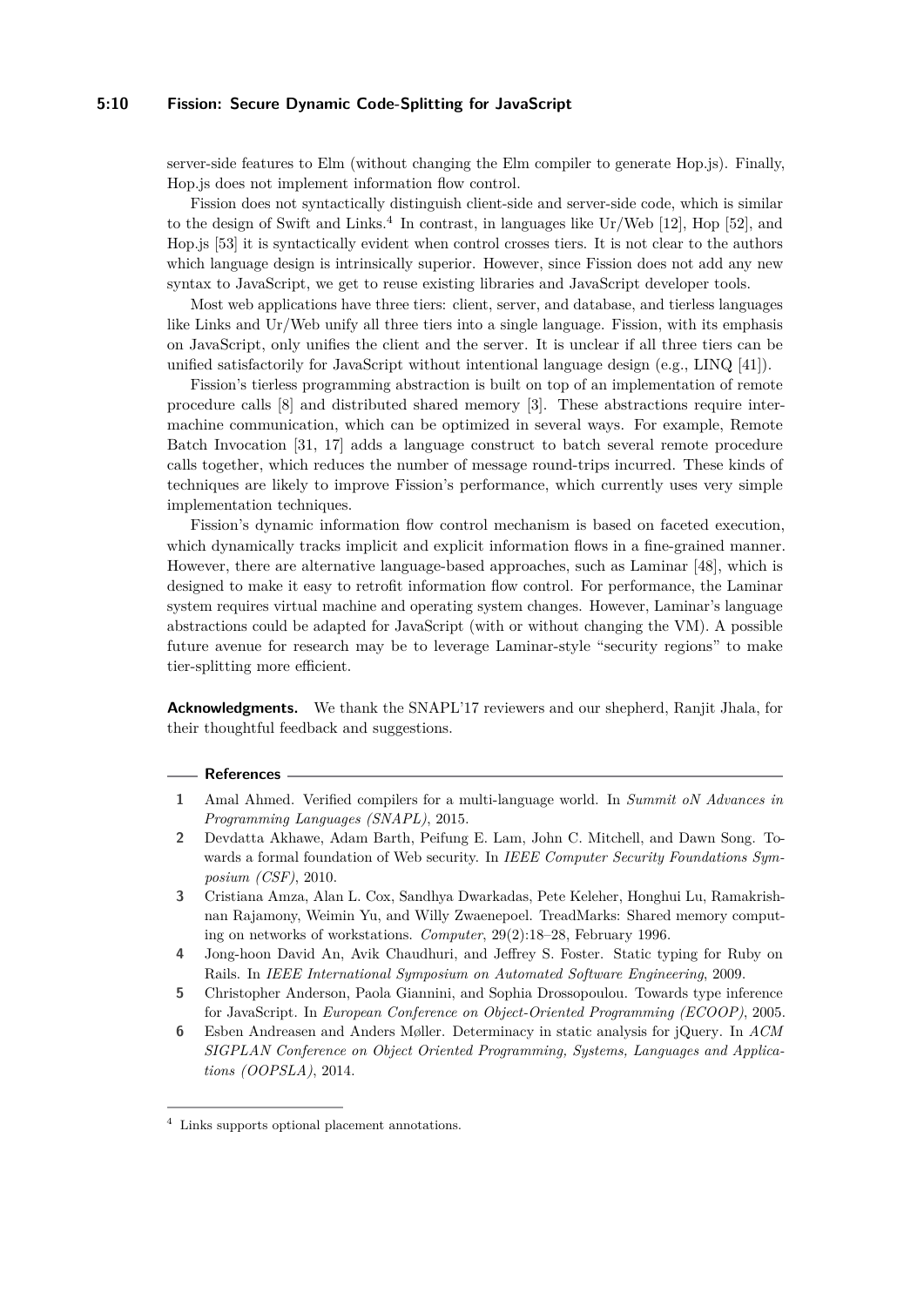- <span id="page-10-15"></span>**7** Thomas H. Austin and Cormac Flanagan. Multiple facets for dynamic information flow control. In *ACM SIGPLAN-SIGACT Symposium on Principles of Programming Languages (POPL)*, 2012.
- <span id="page-10-16"></span>**8** Andrew D. Birrell and Bruce Jay Nelson. Implementing remote procedure calls. *ACM Transactions on Computer Systems (TOCS)*, 2(1):39–59, February 1984.
- <span id="page-10-8"></span>**9** Martin Bodin, Arthur Chargueraud, Daniele Filaretti, Philippa Gardner, Sergio Maffeis, Daiva Naudziuniene, Alan Schmitt, and Gareth Smith. A trusted mechanised JavaScript specification. In *ACM SIGPLAN-SIGACT Symposium on Principles of Programming Languages (POPL)*, 2014.
- <span id="page-10-2"></span>**10** Bounty hunters: The honor roll. [https://technet.microsoft.com/en-us/security/](https://technet.microsoft.com/en-us/security/dn469163.aspx) [dn469163.aspx](https://technet.microsoft.com/en-us/security/dn469163.aspx). Accessed Mar 24 2017.
- <span id="page-10-5"></span>**11** Satish Chandra, Colin S. Gordon, Jean-Baptiste Jeannin, Cole Schlesinger, Manu Sridharan, Frank Tip, and Young-Il Choi. Type inference for static compilation of JavaScript. In *ACM SIGPLAN Conference on Object Oriented Programming, Systems, Languages and Applications (OOPSLA)*, 2016.
- <span id="page-10-11"></span>**12** Adam Chlipala. Ur/Web: A simple model for programming the web. In *ACM SIGPLAN-SIGACT Symposium on Principles of Programming Languages (POPL)*, 2015.
- <span id="page-10-13"></span>**13** Stephen Chong, Jed Liu, Andrew C. Myers, Xin Qi, K. Vikram, Lantian Zheng, and Xin Zheng. Secure web applications via automatic partitioning. In *ACM Symposium on Operating Systems Principles (SOSP)*, 2007.
- <span id="page-10-3"></span>**14** Ravi Chugh, David Herman, and Ranjit Jhala. Dependent types for JavaScript. In *ACM SIGPLAN Conference on Object Oriented Programming, Systems, Languages and Applications (OOPSLA)*, 2012.
- <span id="page-10-6"></span>**15** Ravi Chugh, Jeffrey A. Meister, Ranjit Jhala, and Sorin Lerner. Staged information flow for JavaScript. In *ACM SIGPLAN Conference on Programming Language Design and Implementation (PLDI)*, 2009.
- <span id="page-10-4"></span>**16** Ravi Chugh, Patrick M. Rondon, and Ranjit Jhala. Nested refinements for dynamic languages. In *ACM SIGPLAN-SIGACT Symposium on Principles of Programming Languages (POPL)*, 2012.
- <span id="page-10-17"></span>**17** William R. Cook and Ben Wiedermann. Remote batch invocation for SQL databases. In *International Symposium on Database Programming Languages (DBPL)*, 2011.
- <span id="page-10-10"></span>**18** Ezra Cooper, Sam Lindley, Philip Wadler, and Jeremy Yallop. Links: Web programming without tiers. In *Formal Methods of Components and Objects*, 2006.
- <span id="page-10-12"></span>**19** Brian J. Corcoran, Nikhil Swamy, and Michael Hicks. Cross-tier, label-based security enforcement for web applications. In *ACM SIGMOD International Conference on Management of Data (SIGMOD)*, 2009.
- <span id="page-10-0"></span>**20** CVE-2016-6316: XSS vulnerability in Action View in Ruby on Rails. [https://cve.mitre.](https://cve.mitre.org/cgi-bin/cvename.cgi?name=CVE-2016-6316) [org/cgi-bin/cvename.cgi?name=CVE-2016-6316](https://cve.mitre.org/cgi-bin/cvename.cgi?name=CVE-2016-6316). Accessed Mar 24 2017.
- <span id="page-10-14"></span>**21** Evan Czaplicki and Stephen Chong. Asynchronous functional reactive programming for GUIs. In *ACM SIGPLAN Conference on Programming Language Design and Implementation (PLDI)*, 2013.
- <span id="page-10-1"></span>**22** Facebook bug bounty: \$5 million paid in 5 years. [https://www.facebook.com/](https://www.facebook.com/notes/facebook-bug-bounty/facebook-bug-bounty-5-million-paid-in-5-years/1419385021409053/) [notes/facebook-bug-bounty/facebook-bug-bounty-5-million-paid-in-5-years/](https://www.facebook.com/notes/facebook-bug-bounty/facebook-bug-bounty-5-million-paid-in-5-years/1419385021409053/) [1419385021409053/](https://www.facebook.com/notes/facebook-bug-bounty/facebook-bug-bounty-5-million-paid-in-5-years/1419385021409053/). Accessed Mar 24 2017.
- <span id="page-10-7"></span>**23** Cedric Fournet, Nikhil Swamy, Juan Chen, Pierre-Evariste Dagand, Pierre-Yves Strub, and Benjamin Livshits. Fully abstract compilation to JavaScript. In *ACM SIGPLAN-SIGACT Symposium on Principles of Programming Languages (POPL)*, 2013.
- <span id="page-10-9"></span>**24** Michael Furr, Jong-hoon David An, and Jeffrey S. Foster. Profile-guilding static typing for dynamic scripting languages. In *ACM SIGPLAN Conference on Object Oriented Programming, Systems, Languages and Applications (OOPSLA)*, 2009.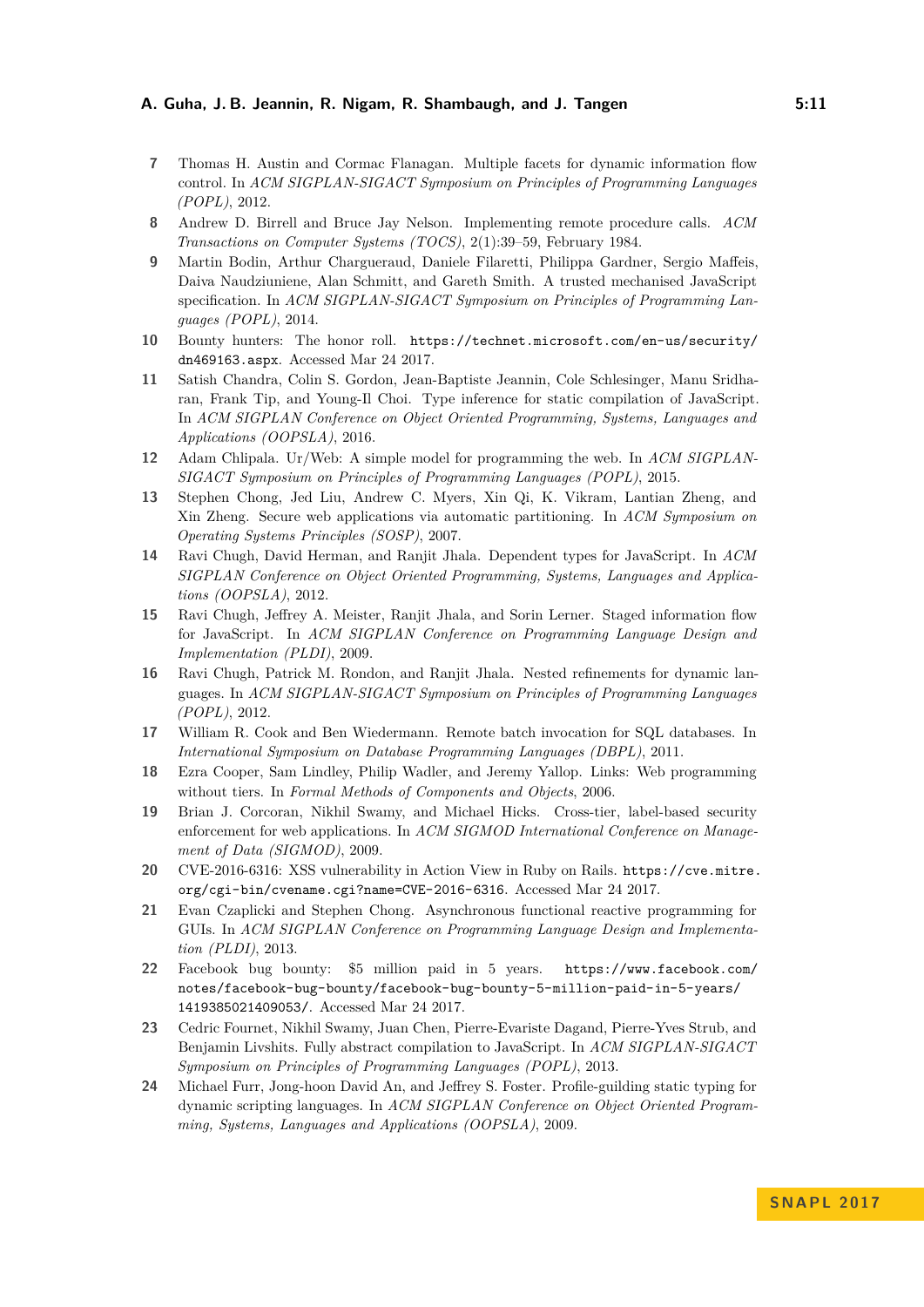## **5:12 Fission: Secure Dynamic Code-Splitting for JavaScript**

- <span id="page-11-0"></span>**25** Google security rewards–2015 year in review. [https://security.googleblog.com/2016/](https://security.googleblog.com/2016/01/google-security-rewards-2015-year-in.html) [01/google-security-rewards-2015-year-in.html](https://security.googleblog.com/2016/01/google-security-rewards-2015-year-in.html). Accessed Mar 24 2017.
- <span id="page-11-8"></span>**26** Salvatore Guarnieri and Benjamin Livshits. GateKeeper: Mostly static enforcement of security and reliability policies for JavaScript code. In *USENIX Security Symposium*, 2009.
- <span id="page-11-7"></span>**27** Arjun Guha, Shriram Krishnamurthi, and Trevor Jim. Using static analysis for Ajax intrusion detection. In *World Wide Web Conference (WWW)*, 2009.
- <span id="page-11-11"></span>**28** Arjun Guha, Claudiu Saftoiu, and Shriram Krishnamurthi. The essence of JavaScript. In *European Conference on Object-Oriented Programming (ECOOP)*, 2010.
- <span id="page-11-4"></span>**29** Arjun Guha, Claudiu Saftoiu, and Shriram Krishnamurthi. Typing local control and state using flow analysis. In *European Symposium on Programming (ESOP)*, 2011.
- <span id="page-11-5"></span>**30** Phillip Heidegger and Peter Thiemann. Recency types for dynamically-typed, object-based languages: Strong updates for JavaScript. In *Workshop on Foundations of Object-Oriented Languages (FOOL)*, 2009.
- <span id="page-11-19"></span>**31** Ali Ibrahim, Yang Jiao an d Eli Tilevich, and William R. Cook. Remote batch invocation for compositional object services. In *European Conference on Object-Oriented Programming (ECOOP)*, 2009.
- <span id="page-11-16"></span>**32** JIF 3.5.0: Java information flow. <https://www.cs.cornell.edu/jif>. June 2016.
- <span id="page-11-9"></span>**33** Vineeth Kashyap, Kyle Dewey, Ethan A. Kuefner, John Wagner, Kevin Gibbons, John Sarracino, Ben Wiedermann, and Ben Hardekopf. JSAI: A static analysis platform for JavaScript. In *ACM SIGSOFT Symposium on the Foundations of Software Engineering (FSE)*, 2014.
- <span id="page-11-17"></span>**34** Jukka Lehtosalo. mypy. <http://mypy-lang.org>.
- <span id="page-11-3"></span>**35** Benjamin S. Lerner, Liam Elberty, Jincheng Li, and Shriram Krishnamurthi. Combining form and function: Static types for JQuery programs. In *European Conference on Object-Oriented Programming (ECOOP)*, 2013.
- <span id="page-11-2"></span>**36** Benjamin S. Lerner, Joe Gibbs Politz, Arjun Guha, and Shriram Krishnamurthi. TeJaS: Retrofitting type systems for JavaScript. In *Dynamic Languages Symposium (DLS)*, 2013.
- <span id="page-11-6"></span>**37** Magnus Madsen, Frank Tip, and Ondrej Lhoták. Static analysis of event-driven Node.js JavaScript applications. In *ACM SIGPLAN Conference on Object Oriented Programming, Systems, Languages and Applications (OOPSLA)*, 2015.
- <span id="page-11-10"></span>**38** Sergio Maffeis, John C. Mitchell, and Ankur Taly. An operational semantics for JavaScript. In *Asian Symposium on Programming Languages and Systems*, 2008.
- <span id="page-11-12"></span>**39** Sergio Maffeis, John C. Mitchell, and Ankur Taly. Isolating JavaScript with filters, rewriting, and wrappers. In *European Symposium on Research in Computer Security*, 2009.
- <span id="page-11-14"></span>**40** Jacob Matthews and Robert Bruce Findler. Operational semantics for multi-language programs. In *ACM SIGPLAN-SIGACT Symposium on Principles of Programming Languages (POPL)*, 2007.
- <span id="page-11-18"></span>**41** Erik Meijer, Brian Beckman, and Gavin Bierman. LINQ: Reconciling object, relations and XML in the .NET Framework. In *ACM SIGMOD International Conference on Management of Data (SIGMOD)*, 2006.
- <span id="page-11-1"></span>**42** Joseph Menn. U.S. election agency breached by hackers after November vote. [http://www.](http://www.reuters.com/article/us-election-hack-commission-idUSKBN1442VC) [reuters.com/article/us-election-hack-commission-idUSKBN1442VC](http://www.reuters.com/article/us-election-hack-commission-idUSKBN1442VC). Accessed Jan 2 2017.
- <span id="page-11-15"></span>**43** Peter-Michael Osera, Vilhelm Sjöberg, and Steve Zdancewic. Dependent interoperability. In *Programming Languages meets Program Verification Workshop (PLPV)*, 2012.
- <span id="page-11-13"></span>**44** Daejun Park, Andrei Stefănescu, and Grigore Roşu. KJS: A complete formal semantics of JavaScript. In *ACM SIGPLAN Conference on Programming Language Design and Implementation (PLDI)*, 2015.